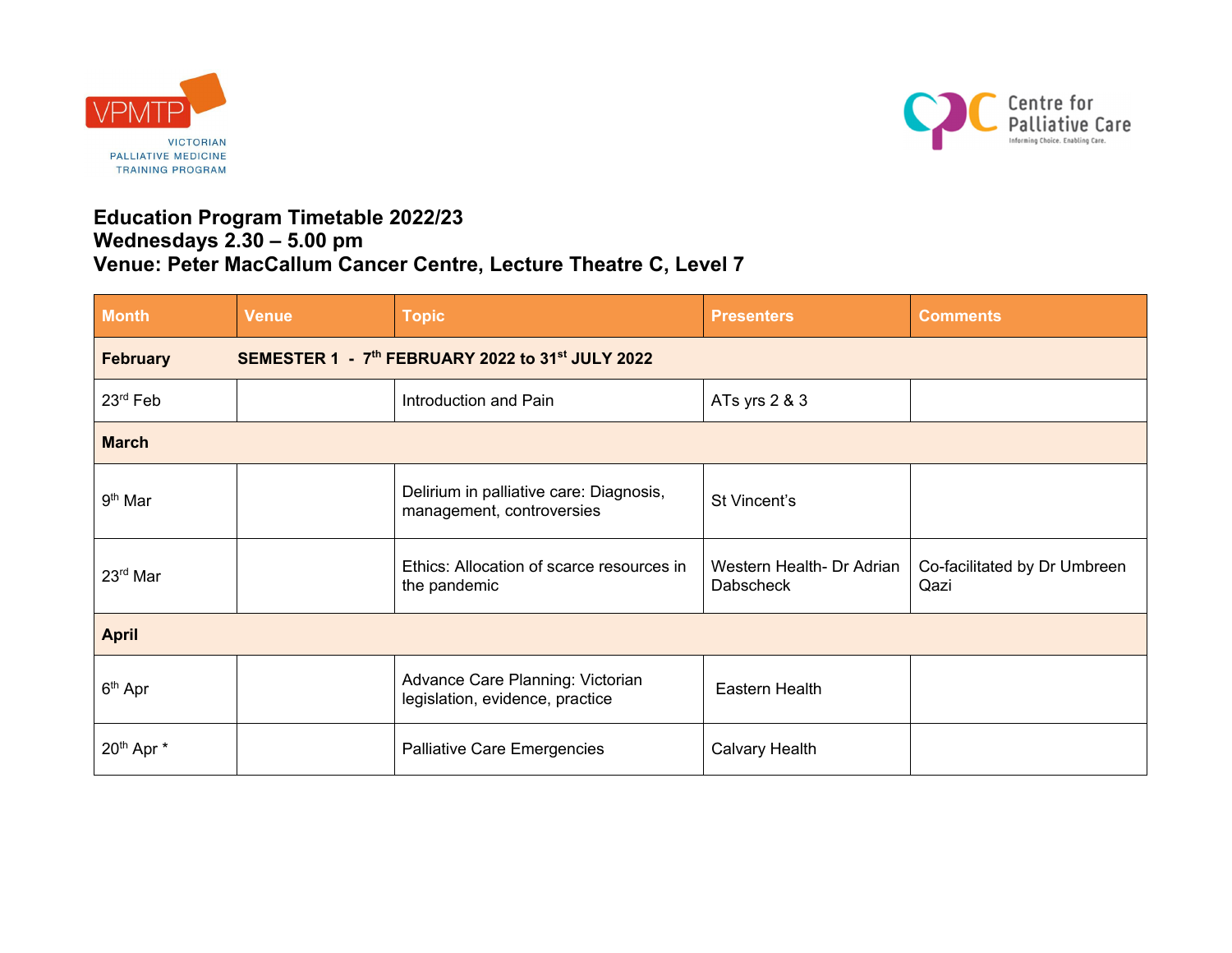



| <b>May</b>            |      |                                                                  |                      |                         |  |
|-----------------------|------|------------------------------------------------------------------|----------------------|-------------------------|--|
| 4 <sup>th</sup> May   |      | Methadone: Indications, pharmacology                             | Cabrini Health       |                         |  |
| 18 <sup>th</sup> May  |      | Mid semester break                                               |                      |                         |  |
| June                  |      |                                                                  |                      |                         |  |
| 1 <sup>st</sup> June  |      | Diabetes management in EOLC                                      | Melbourne Health     |                         |  |
| 15 <sup>th</sup> June | Zoom | <b>Professorial Session</b>                                      | Jenny Philip         | Joint with Qld trainees |  |
| 29th June *           |      | Non-malignant Palliative Care                                    | <b>Alfred Health</b> |                         |  |
| July                  |      |                                                                  |                      |                         |  |
| 13 <sup>th</sup> July |      | Food and fluid at the EOL: Evidence,<br>ethics and communication | <b>Austin Health</b> |                         |  |
| 27 <sup>th</sup> July |      | Interventional management of pain                                | Monash Health        |                         |  |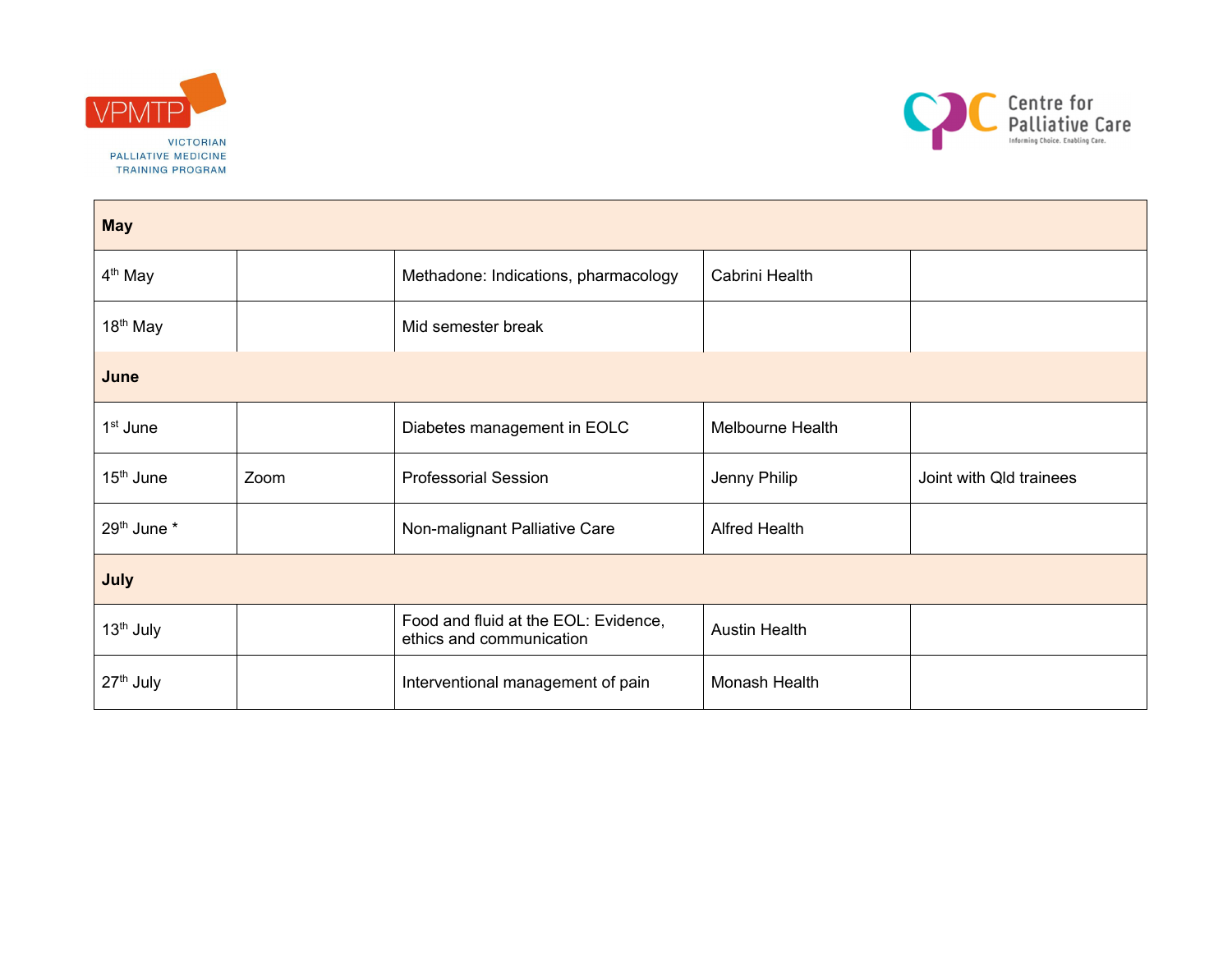



| SEMESTER 2 - 1 <sup>st</sup> AUGUST 2022 to 5 <sup>th</sup> FEBRUARY 2023<br><b>August</b> |      |                                                                                          |                              |               |  |
|--------------------------------------------------------------------------------------------|------|------------------------------------------------------------------------------------------|------------------------------|---------------|--|
| 10 <sup>th</sup> Aug                                                                       |      | Introduction to sem 2 & Pain                                                             | ATs yrs 2 & 3                | Crash course  |  |
| 24 <sup>th</sup> Aug                                                                       |      | Palliative Care in Geriatrics, Nursing<br>Homes                                          | Northern Health              |               |  |
| <b>September</b>                                                                           |      |                                                                                          |                              |               |  |
| 7 <sup>th</sup> Sept                                                                       |      | Palliative care in vulnerable populations:<br>Homelessness & vulnerably housed<br>people | <b>Barwon Health</b>         |               |  |
| 21st Sept *                                                                                |      | Anxiety and depression in palliative care                                                | <b>Frankston Health</b>      |               |  |
| <b>October</b>                                                                             |      |                                                                                          |                              |               |  |
| $5th$ Oct                                                                                  |      | Cancer TBC                                                                               | Peter Mac                    |               |  |
| 19th Oct                                                                                   |      | Mid semester break                                                                       | Mid semester break           |               |  |
| <b>November</b>                                                                            |      |                                                                                          |                              |               |  |
| 2 <sup>nd</sup> Nov                                                                        |      | Prognosis                                                                                | Goulburn Valley Health       |               |  |
| 16 <sup>th</sup> Nov                                                                       |      | AYA pall care                                                                            | Naomi Katz, Meredith King    |               |  |
| 30 <sup>th</sup> Nov                                                                       | Zoom | <b>Topic TBA</b>                                                                         | <b>QLD Education Program</b> | Joint session |  |